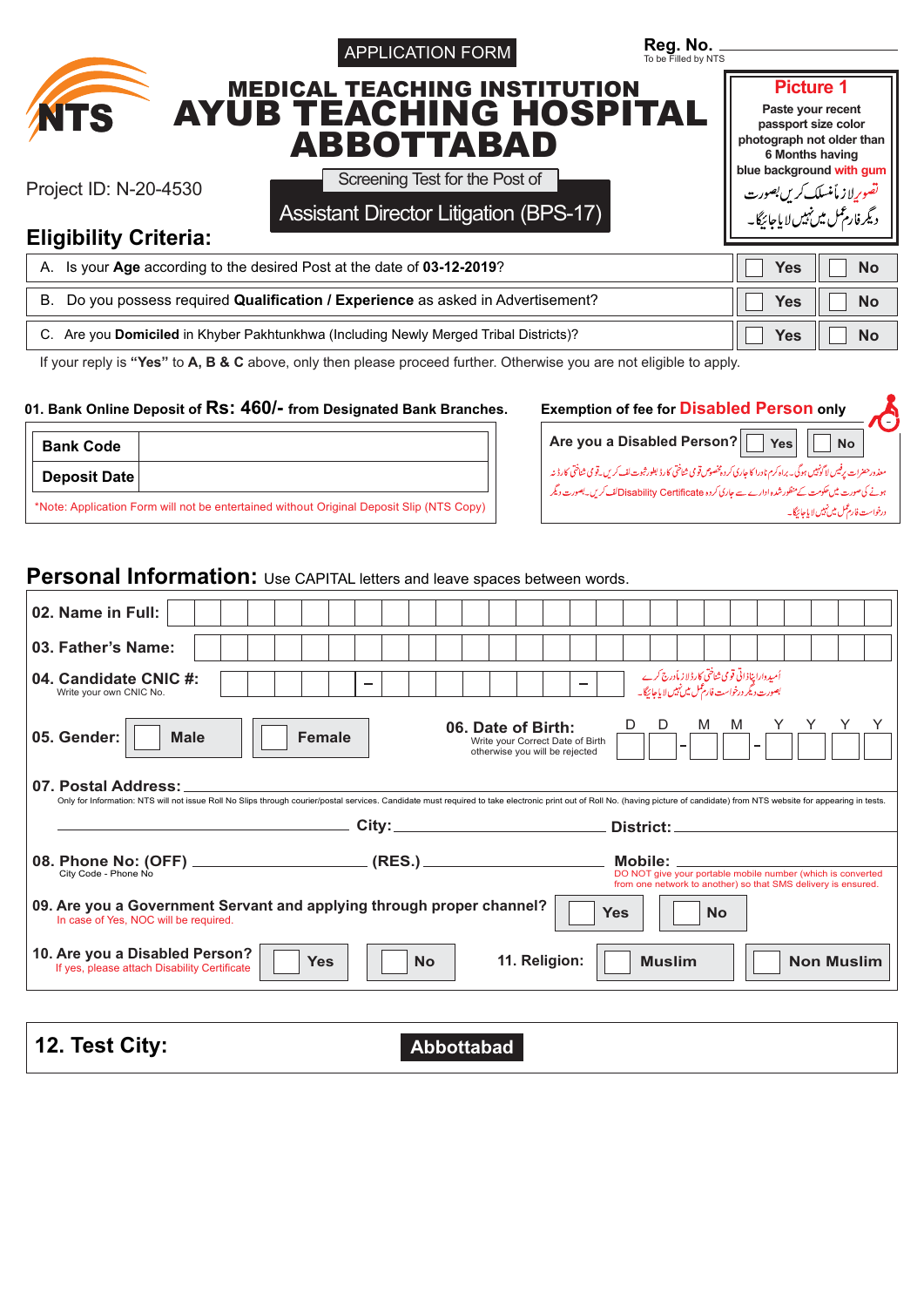# **13. Academic Information:** (Please attach attested copies of your academic certificates.)

Note: 1. NTS will not issue Roll No Slips to those who have not filled in their academic record properly.

- 2. Candidate should convert their grades / CGPA into marks.
- 3. Write exact degree name & major subject mention in certificate / transcript.

| 4. Result awaiting candidates are not eligible. |  |
|-------------------------------------------------|--|

| Certificate /<br><b>Degree Name</b> | <b>Degree Title</b> | Specialization /<br><b>Major Subject</b> | Year Passing | <b>Obtained Marks</b> | <b>Total Marks</b> | Board / University / Institute |
|-------------------------------------|---------------------|------------------------------------------|--------------|-----------------------|--------------------|--------------------------------|
| <b>Matric</b>                       | Matric              | Science<br>Arts                          |              |                       |                    |                                |
| (10 Years)                          | Other:              | Other:                                   |              |                       |                    |                                |
| Intermediate /                      | F.Sc<br>F.A         |                                          |              |                       |                    |                                |
| D.A.E<br>(12 / 13 Years)            | D.A.E               |                                          |              |                       |                    |                                |
|                                     | Other: $\_\_$       |                                          |              |                       |                    |                                |
| <b>Bachelor</b>                     | B.Sc<br>B.A         |                                          |              |                       |                    |                                |
| (14 Years)                          | Other:              |                                          |              |                       |                    |                                |
| Bachelor (Hons)                     | <b>LLB</b>          |                                          |              |                       |                    |                                |
| / Master<br>(16 Years)              | Other:              |                                          |              |                       |                    |                                |
| MS / M.Phil                         | M.Phil<br>MS        |                                          |              |                       |                    |                                |
| (18 Years)                          | Other:              |                                          |              |                       |                    |                                |
|                                     |                     |                                          |              |                       |                    |                                |
| Ph.D                                |                     |                                          |              |                       |                    |                                |

| Sr# | <b>Organization / Employer Name</b> | <b>Job Title</b> | <b>Job Duration</b><br>Write only Month & Year |
|-----|-------------------------------------|------------------|------------------------------------------------|
|     |                                     |                  | To<br><b>From</b>                              |
| 01  |                                     |                  |                                                |
| 02  |                                     |                  |                                                |
| 03  |                                     |                  |                                                |

|                         | 16. District of Domicile: Fill Only One Box (Mandatory) (Please attach attested copies of your Domicile certificates.) |                  |                 |
|-------------------------|------------------------------------------------------------------------------------------------------------------------|------------------|-----------------|
| <b>Abbottabad</b>       | 02.                                                                                                                    | 03.              | 04.             |
| 01.                     | <b>Bannu</b>                                                                                                           | <b>Battagram</b> | <b>Buner</b>    |
| 05.                     | <b>Chitral</b>                                                                                                         | Dera Ismail Khan | 08.             |
| Charsadda               | 06.                                                                                                                    | 07.              | Hangu           |
| 09.                     | Karak                                                                                                                  | Kohat            | Kohistan        |
| <b>Haripur</b>          | 10.                                                                                                                    | 11.              | 12.             |
| 13.                     | 14.                                                                                                                    | 15.              | 16.             |
| <b>Lakki Marwat</b>     | <b>Lower Dir</b>                                                                                                       | <b>Malakand</b>  | <b>Mansehra</b> |
| 17.                     | <b>Nowshera</b>                                                                                                        | 19.              | 20.             |
| <b>Mardan</b>           | 18.                                                                                                                    | <b>Peshawar</b>  | <b>Shangla</b>  |
| 21.                     | 22.                                                                                                                    | 23.              | 24.             |
| <b>Swabi</b>            | <b>Swat</b>                                                                                                            | Tank             | Tor Ghar        |
| 25.<br><b>Upper Dir</b> | 26.<br><b>Newly Merged Tribal Districts</b>                                                                            |                  |                 |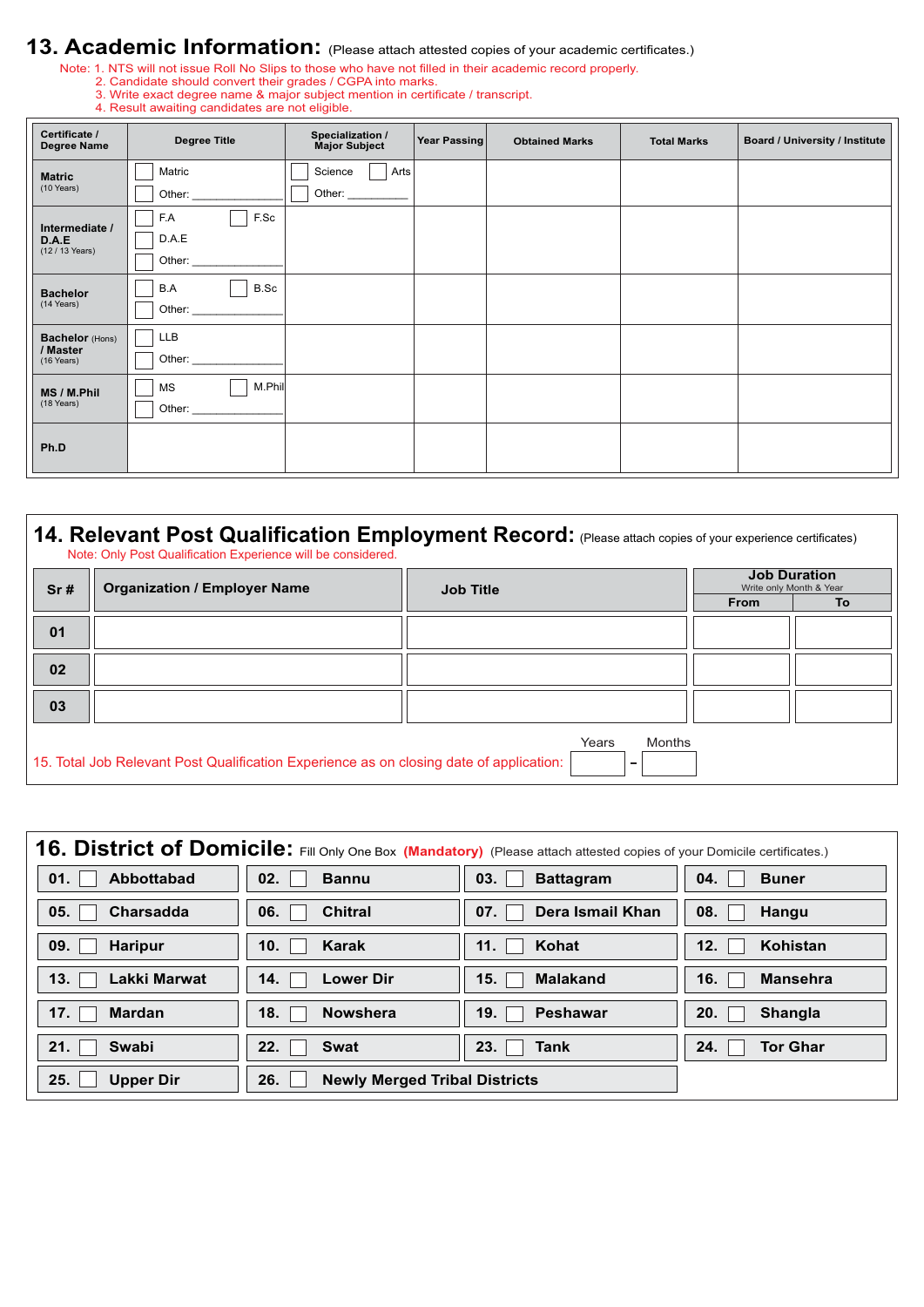## **17. Age Relaxation Claim:** Proof to be provided before selection. (Only 1 will be admissible)

| A. Are you Govt. Employee and have completed 2 years continuous service on the closing<br>date for receipt of applications? (10 years)                            | Yes I      | <b>No</b>                 |
|-------------------------------------------------------------------------------------------------------------------------------------------------------------------|------------|---------------------------|
| B. Are you a disabled person / **Divorced Woman / Widow?<br>$(10 \text{ years})$                                                                                  | <b>Yes</b> | <b>No</b><br>$\mathbf{H}$ |
| C. Do you belong to backward areas of Khyber Pakhtunkhwa?<br>(Backward Areas as per Government of Khyber Pakhtunkhwa List available as Annexure below) (03 years) | Yes        | <b>No</b>                 |

## **Undertaking By The Applicant:**

| d/s/w of                                                                                             | <b>Picture 2</b>                                                                      |
|------------------------------------------------------------------------------------------------------|---------------------------------------------------------------------------------------|
| do hereby solemnly                                                                                   | Affix your recent                                                                     |
| declare and affirm that I have read and understood the instructions and conditions for appearing in  | passport size color                                                                   |
| the NTS Test, and I have filled-up the application form as per criteria according. In case of any    | photograph not older than                                                             |
| information contained herein is found at any stage to be missing, untrue, false or forged, my        | 6 Months having                                                                       |
| candidature can be cancelled at any stage (even after employment, if so revealed later), and I shall | blue background with Stapler                                                          |
| be liable to legal action.                                                                           | تصویرلا ز مأمنسلک <i>کریں بصور</i> ت<br>دیگرفارم <sup>ع</sup> ل میں نہیں لا یاجائیگا۔ |
| Candidate's Signature<br>Date:<br>Thumb Impression                                                   |                                                                                       |

## GENERAL INSTRUCTIONS / INFORMATION:

- Please fill the Application Form properly with complete and correct information / answers.
- Please DO NOT leave any field blank, otherwise your application may not be considered.
- Incorrect, false or forged information may result in cancellation of your candidature at any stage, even after employment, and also proceeding of a legal action.
- Ø Attach your Two recent Passport Size Photographs, Attested copies of CNIC, Domicile Certificate, Academic Certificates, Experience Certificates (If any) and Original Bank Deposit Slip (NTS Copy)
- By Hand submission of Application Form is not allowed.
- Mobile Phones or any Electronic Gadgets are not allowed in Test Center premises.
- Ø Use separate envelop and separate application form for each post you are applying for.
- Ø **Last date for submission of application form is Tuesday 3<sup>rd</sup> December, 2019.**

**UAN Website** : www.nts.org.pk  $\cdot$  +92-51-844-444-1

**HELP LINE:** Please Send Application Forms to: NATIONAL TESTING SERVICE (HQ)

> Ayub Teaching Hospital, Abbottabad (Project) Plot 96, Street # 4 H-8/1, Islamabad.

### Backward Areas List

| (I) Khyber Agency                                                   | (ii) Kurram Agency                                                                     | (iii) Orakzai Agency    | (iv) Mohmand Agency                                               |
|---------------------------------------------------------------------|----------------------------------------------------------------------------------------|-------------------------|-------------------------------------------------------------------|
| (v) North Waziristan Agency.                                        | (vi) South Waziristan Agency.                                                          |                         | (vii) Malakand Agency including protected areas (Swat Ranizai and |
| Sam-Ranizai) and Bajaur.                                            |                                                                                        |                         |                                                                   |
| (viii) Tribal Areas attached to Peshawar, Kohat and Hazara Division |                                                                                        |                         | (ix) Tribal Areas attached to D.I. Khan and Bannu Districts.      |
| (x) Shirani Area.                                                   | (xi) Merged Areas of Hazara and Mardan Division and upper Tanawal. (xii) Swat District |                         |                                                                   |
| (xiii) Upper Dir District.                                          | (xiv) Lower Dir District.                                                              | (xv) Chitral District.  | (xvi) Buner District.                                             |
| (xvii) Kala Dhaka Area.                                             | (xviii) Kohistan District.                                                             | (xix) Shangla District. | (xx) Gadoon Area in Swabi District.                               |
|                                                                     |                                                                                        |                         |                                                                   |

(xxi) Backward areas of Mansehra and District Battgram.

(xxii) Backward areas of Haripur District, i.e. Kalanjar Field Kanungo Circle of Tehsil Haripur and Amazai Field Kanungo Circle of Tehsil Ghazi.

Only for Information: NTS will not issue Roll No Slips through courier/postal services. Candidate must required to take electronic print out of Roll No. (having picture of candidate) from NTS website for appearing in tests.